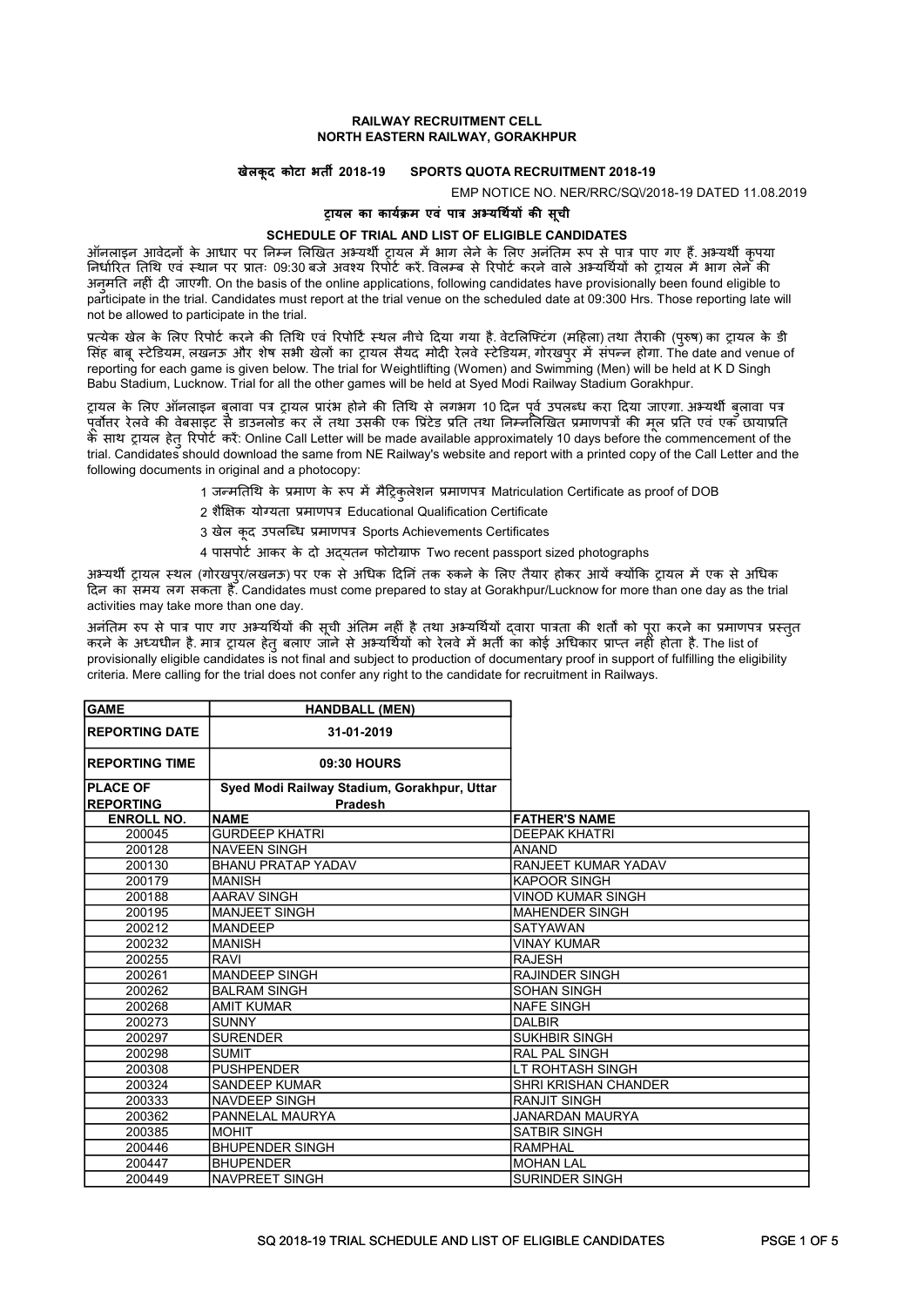| 200488 | IMOHIT YADAV           | IANANT YADAV          |
|--------|------------------------|-----------------------|
| 200523 | IVIKRANT SNGH          | INARENDRA SINGH       |
| 200524 | İMANISH KUMAR TRIPATHI | IRAGHUNANDAN TRIPATHI |
| 200547 | IAKSHAY CHOUDHARY      | JEET SINGH CHOUDHARY  |
| 200550 | IRAHUL DUBEY           | lvishal nath dubey    |
| 200551 | ISUNIT                 | <b>ISUDHIR KUMAR</b>  |
| 200565 | IASHWANI               | IKRISHAN KUMAR        |
| 200607 | <b>GOVIND</b>          | ISATBEER              |

| <b>GAME</b>           | <b>HANDBALL (WOMEN)</b>                     |                               |
|-----------------------|---------------------------------------------|-------------------------------|
| <b>REPORTING DATE</b> | 31-01-2019                                  |                               |
| <b>REPORTING TIME</b> | 09:30 HOURS                                 |                               |
| <b>PLACE OF</b>       | Syed Modi Railway Stadium, Gorakhpur, Uttar |                               |
| <b>REPORTING</b>      | Pradesh                                     |                               |
| <b>ENROLL NO.</b>     | <b>NAME</b>                                 | <b>FATHER'S NAME</b>          |
| 200138                | A PRIYA RAO                                 | A SHRINIVAS RAO               |
| 200149                | <b>KANCHAN MAHANAND</b>                     | KURUPATI MAHANAND             |
| 200161                | <b>SHIVA SINGH</b>                          | <b>VIRENDRA BAHADUR SINGH</b> |
| 200182                | <b>DARSHAN</b>                              | <b>BALRAJ SINGH</b>           |
| 200196                | <b>NINA SHIL</b>                            | <b>SAMAR KUMAR SHIL</b>       |
| 200198                | <b>SONIA</b>                                | <b>SHAMSHER SINGH</b>         |
| 200204                | <b>JYOTI</b>                                | <b>RANBIR SINGH</b>           |
| 200248                | <b>SIMRAN</b>                               | <b>SHAMSHER SINGH</b>         |
| 200277                | <b>SHATAKSHI PAL</b>                        | <b>RAM PRAKASH PAL</b>        |
| 200354                | <b>MONIKA</b>                               | <b>RAJENDER SINGH</b>         |
| 200360                | SWARNIMA JAISWAL                            | <b>SHYAM JAISWAL</b>          |
| 200422                | AKANSHA SINGH VERMA                         | <b>GOVIND SINGH VERMA</b>     |
| 200423                | ANURADHA SHARMA                             | DAYA SHANKER SHARMA           |
| 200487                | SOWNDHARYA T                                | <b>THAMARAI SELVAN</b>        |
| 200495                | <b>SHARMILA</b>                             | <b>SAMPATH</b>                |
| 200500                | <b>MONIKA</b>                               | <b>DEVENDER KUMAR</b>         |
| 200503                | <b>ULIAN</b>                                | <b>BABU RAM</b>               |
| 200512                | <b>KAVITA</b>                               | <b>MOHAN SINGH</b>            |
| 200516                | <b>SANGEETA</b>                             | <b>MANPAL</b>                 |
| 200548                | SANDEEP KAUR                                | <b>SOHAN SINGH</b>            |
| 200554                | <b>HARJINDER KAUR</b>                       | <b>HAWALDAR SINGH</b>         |
| 200562                | <b>POOJA</b>                                | <b>MADAN SINGH</b>            |
| 200581                | <b>KULVIR KAUR</b>                          | <b>JARNAIL SINGH</b>          |
| 200584                | <b>MAMTA RANI</b>                           | <b>BALJEET</b>                |
| 200591                | <b>ALKA YADAV</b>                           | RADHEY SHYAM SHARAN           |
| 200599                | <b>PRIYANKA</b>                             | <b>BADRI PARSHAD</b>          |
| 200603                | KHUSHBOO KUMARI                             | <b>AJAY KUMAR SHARMA</b>      |
| 200613                | <b>MANDEEP KAUR</b>                         | <b>PARGAN SINGH</b>           |
| 200614                | PRIYA ANAND                                 | <b>NARINDER PAL</b>           |

| <b>GAME</b>            | <b>VOLLEYBALL (MEN)</b>                     |                      |
|------------------------|---------------------------------------------|----------------------|
| <b>IREPORTING DATE</b> | 04-02-2019                                  |                      |
| <b>IREPORTING TIME</b> | 09:30 HOURS                                 |                      |
| <b>PLACE OF</b>        | Syed Modi Railway Stadium, Gorakhpur, Uttar |                      |
| <b>IREPORTING</b>      | <b>Pradesh</b>                              |                      |
| <b>ENROLL NO.</b>      | <b>INAME</b>                                | <b>FATHER'S NAME</b> |
| 200222                 | IMUKUL KUMAR                                | IUDAYVEER SINGH      |
| 200256                 | <b>ANKUR SINGH</b>                          | IPRAMOD SINGH        |
| 200285                 | IMANDEEP DESHWAL                            | IANIL KUMAR          |
| 200339                 | IAJAY YADAV                                 | <b>UMESH YADAV</b>   |
| 200451                 | IROHIT KUMAR BIND                           | RAMASHRAY BIND       |
| 200522                 | <b>PRINCE</b>                               | IBALWAN SINGH        |
| 200575                 | NIKHIL CHOUDHARY                            | IMAHABIR SINGH       |
| 200610                 | IAMBAR KUMAR PANDEY                         | IPREM SHANKAR PANDAY |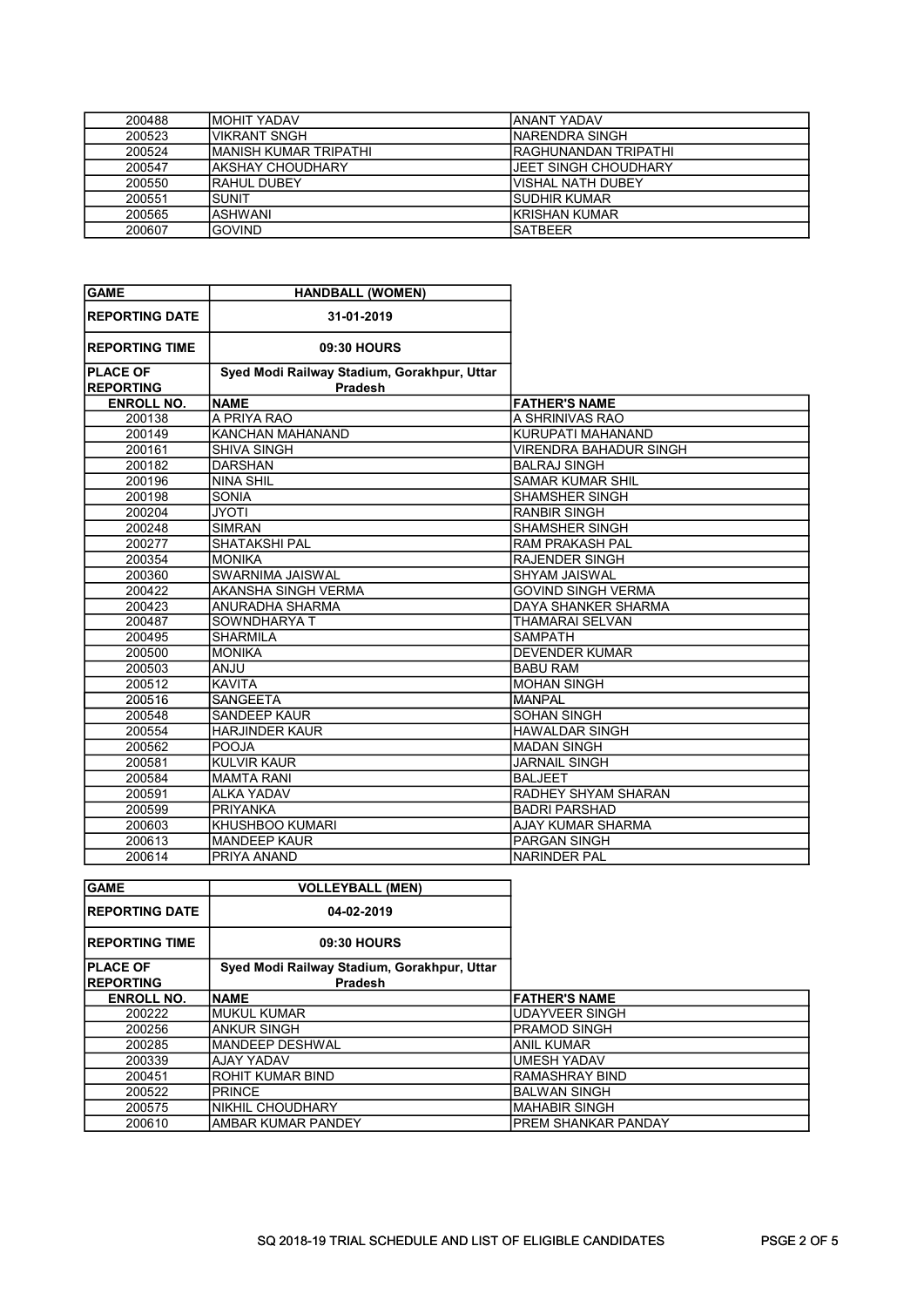| <b>GAME</b>            | <b>WRESTLING (MEN)</b>                      |                       |
|------------------------|---------------------------------------------|-----------------------|
| <b>IREPORTING DATE</b> | 05-02-2019                                  |                       |
| <b>IREPORTING TIME</b> | 09:30 HOURS                                 |                       |
| <b>IPLACE OF</b>       | Syed Modi Railway Stadium, Gorakhpur, Uttar |                       |
|                        |                                             |                       |
| <b>IREPORTING</b>      | <b>Pradesh</b>                              |                       |
| <b>ENROLL NO.</b>      | <b>INAME</b>                                | <b>IFATHER'S NAME</b> |
| 200148                 | <b>SACHIN GIRI</b>                          | IHANSRAJ GIRI         |
| 200305                 | IBALRAJ                                     | <b>IDHARMBIR</b>      |
| 200434                 | IPRADEEP KUMAR TOMAR                        | SOMPAL SINGH          |

| <b>GAME</b>            | <b>WEIGHTLIFTING (WOMEN)</b>           |                      |
|------------------------|----------------------------------------|----------------------|
| <b>IREPORTING DATE</b> | 07-02-2019                             |                      |
| <b>IREPORTING TIME</b> | 09:30 HOURS                            |                      |
| <b>PLACE OF</b>        | K D Singh Babu Stadium, Lucknow, Uttar |                      |
| <b>IREPORTING</b>      | <b>Pradesh</b>                         |                      |
| <b>ENROLL NO.</b>      | <b>INAME</b>                           | <b>FATHER'S NAME</b> |
| 200108                 | lGAGANDEEP KAUR                        | IBALJINDER SINGH     |
| 200243                 | IANJALI JOSHI                          | INARESH KUMAR        |
| 200251                 | ISEEMA                                 | <b>JAI PRAKASH</b>   |
| 200267                 | IPREETY BISHT                          | IRAM SINGH BISHT     |
| 200409                 | IUAHA B N                              | INATESH KUMAR B      |
| 200463                 | IUSHA B N                              | INATHESH KUMAR B     |
| 200465                 | İNETHINTI LALITHA                      | IN SURYA NARAYANA    |

| <b>GAME</b>            | <b>SWIMMING (MEN)</b>                  |                         |
|------------------------|----------------------------------------|-------------------------|
| <b>IREPORTING DATE</b> | 08-02-2019                             |                         |
| <b>IREPORTING TIME</b> | 09:30 HOURS                            |                         |
| <b>PLACE OF</b>        | K D Singh Babu Stadium, Lucknow, Uttar |                         |
| <b>IREPORTING</b>      | <b>Pradesh</b>                         |                         |
| <b>ENROLL NO.</b>      | <b>INAME</b>                           | <b>FATHER'S NAME</b>    |
| 200244                 | ISAHIL CHOPRA                          | <b>SANJEEV KUMAR</b>    |
| 200276                 | PRATYAY BHATTACHARYA                   | BISWAJYOTI BHATTACHARYA |
| 200380                 | YOGESHWAR PRASAD                       | ISHIV PRASAD            |

| <b>GAME</b>            | <b>BASKETBALL (MEN)</b>                     |                        |
|------------------------|---------------------------------------------|------------------------|
| <b>IREPORTING DATE</b> | 18-02-2019                                  |                        |
| <b>IREPORTING TIME</b> | 09:30 HOURS                                 |                        |
| <b>IPLACE OF</b>       | Syed Modi Railway Stadium, Gorakhpur, Uttar |                        |
| <b>IREPORTING</b>      | <b>Pradesh</b>                              |                        |
| <b>ENROLL NO.</b>      | <b>INAME</b>                                | <b>FATHER'S NAME</b>   |
| 200445                 | IRAJU                                       | <b>IMAHARAJA</b>       |
| 200453                 | IAMIT BISHLA                                | IRAMESH CHANDER BISHLA |
| 200479                 | IMOHAMMED ASHFAK                            | IMOHAMMED YUSUF        |
| 200498                 | IANUGANTH S                                 | <b>SELVANT</b>         |
| 200566                 | IHARI BASKER T                              | THAMBI DURAI B         |
| 200609                 | IANANTHARAJ E                               | IESWARAN S             |
| 200615                 | IVISHVESH S                                 | <b>SENTHIL KUMAR M</b> |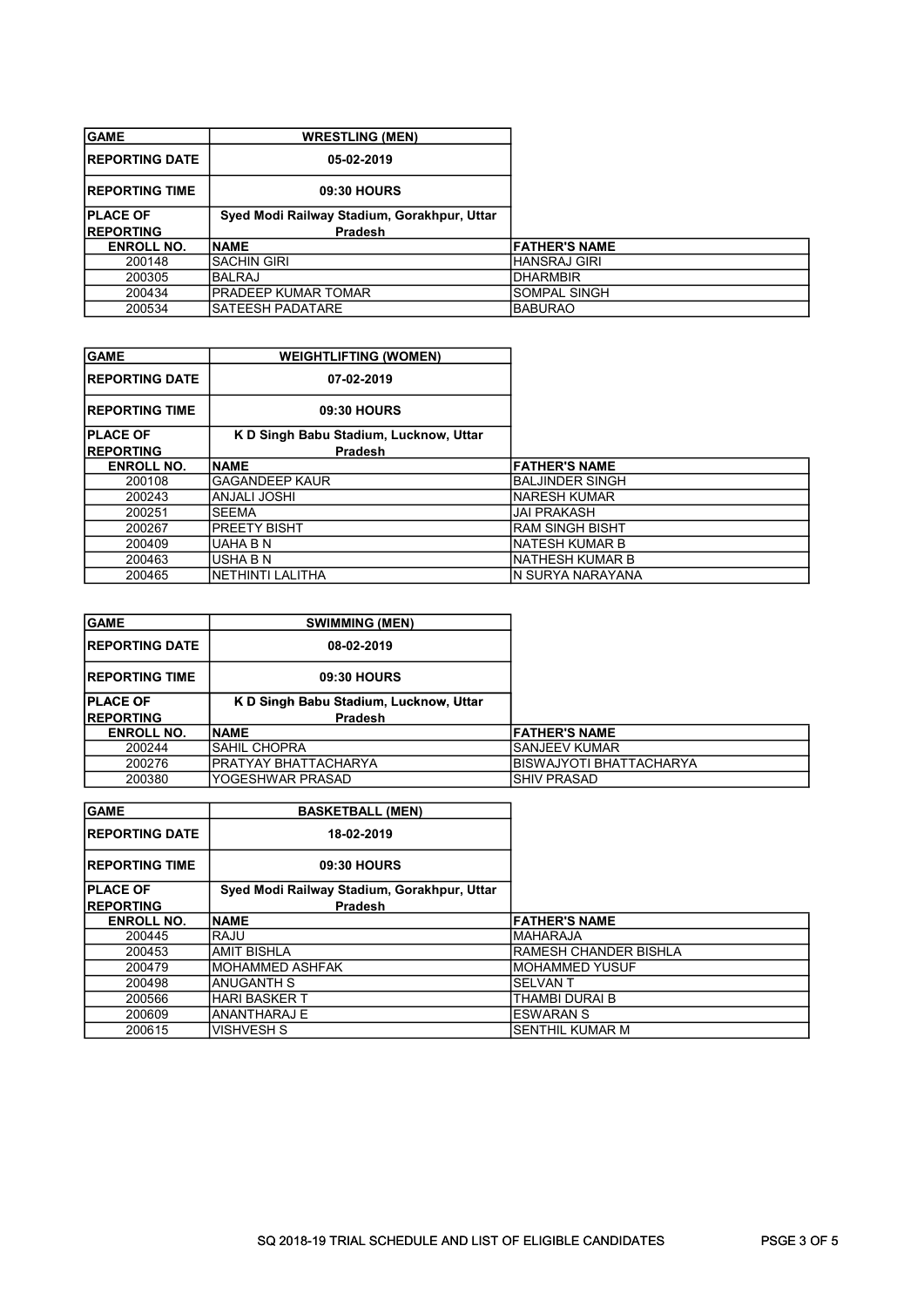| <b>GAME</b>            | <b>BASKETBALL (WOMEN)</b>                   |                          |
|------------------------|---------------------------------------------|--------------------------|
| <b>IREPORTING DATE</b> | 19-02-2019                                  |                          |
| <b>IREPORTING TIME</b> | 09:30 HOURS                                 |                          |
| <b>PLACE OF</b>        | Syed Modi Railway Stadium, Gorakhpur, Uttar |                          |
| <b>REPORTING</b>       | Pradesh                                     |                          |
| <b>ENROLL NO.</b>      | <b>INAME</b>                                | <b>FATHER'S NAME</b>     |
| 200129                 | IMEGHA SINGH                                | IMRITUNJAY SINGH         |
| 200146                 | <b>REETU SONKAR</b>                         | NANDU SONKAR             |
| 200177                 | MAHIMA BHARDWAJ                             | <b>HARISHANKAR</b>       |
| 200183                 | KALPANA PATEL                               | <b>JAGDISH PATEL</b>     |
| 200185                 | İKRITIKA RAJAK                              | <b>VIRENDRA RAJAK</b>    |
| 200231                 | IFESTY P JOSE                               | JOSE P D                 |
| 200249                 | LITHARA K C                                 | IKARUNAN K C             |
| 200253                 | SNEHA SEBASTIAN                             | <b>SEBASTIAN T C</b>     |
| 200259                 | ALEENA SEBY                                 | <b>SEBY PAUL</b>         |
| 200287                 | <b>HARSHITA PANDEY</b>                      | <b>RAM SAMUJH PANDEY</b> |
| 200313                 | <b>SUSAN FLORENTINA S</b>                   | ISAJI T V                |
| 200458                 | <b>GULABSHA ALI</b>                         | AKTAR ALI                |
| 200507                 | POONAM CHATURVEDI                           | RAM KRISHNA CHATURVEDI   |
| 200514                 | ANLA P A                                    | IANILKUMAR P S           |
| 200606                 | <b>KAVYA DWIVEDI</b>                        | <b>BRAJESH DWIVEDI</b>   |

| <b>GAME</b>           | <b>KABADDI (MEN)</b>                        |                        |
|-----------------------|---------------------------------------------|------------------------|
| <b>REPORTING DATE</b> | 20-02-2019                                  |                        |
| <b>REPORTING TIME</b> | 09:30 HOURS                                 |                        |
| <b>PLACE OF</b>       | Syed Modi Railway Stadium, Gorakhpur, Uttar |                        |
| <b>REPORTING</b>      | <b>Pradesh</b>                              |                        |
| <b>ENROLL NO.</b>     | <b>NAME</b>                                 | <b>FATHER'S NAME</b>   |
| 200087                | <b>MOHIT BALYAN</b>                         | <b>RAMESH CHAND</b>    |
| 200160                | <b>VIKRAM KANDOLA</b>                       | SATPAL KANDOLA         |
| 200174                | <b>NISHANT KUMAR</b>                        | <b>PRAMOD KUMAR</b>    |
| 200175                | <b>VIKRANT</b>                              | <b>PARMOD</b>          |
| 200181                | <b>MONU</b>                                 | <b>BALWAN</b>          |
| 200197                | <b>NISHANT KUMAR</b>                        | <b>SUNIL KUMAR</b>     |
| 200200                | <b>SOMBIR</b>                               | <b>JASBIR</b>          |
| 200201                | <b>SUSHIL</b>                               | <b>JASBIR SINGH</b>    |
| 200213                | <b>ANKIT</b>                                | <b>RAMPAT</b>          |
| 200241                | <b>AJAY NARWAL</b>                          | <b>RAJPAL SINGH</b>    |
| 200245                | <b>DEEPAK KUMAR</b>                         | <b>SADHU RAM</b>       |
| 200266                | <b>SUMIT RATHI</b>                          | <b>RAJBIR RATHI</b>    |
| 200271                | <b>ABHISHEK CHOUDHARY</b>                   | <b>MUKESH KUMAR</b>    |
| 200280                | <b>ANIL SHARMA</b>                          | <b>BAJRANG SHARMA</b>  |
| 200290                | <b>ANKIT CHANDILA</b>                       | RAJPAL CHANDILA        |
| 200293                | <b>PARVEEN</b>                              | <b>MAHENDER SINGH</b>  |
| 200303                | <b>YOGESH</b>                               | <b>DILBAG</b>          |
| 200304                | <b>SOMBIR</b>                               | <b>AJIT</b>            |
| 200329                | <b>MANISH</b>                               | <b>RAMNIWAS</b>        |
| 200346                | RAUNAK CHOUDHARY                            | <b>MOHAN LAL</b>       |
| 200358                | <b>RISHAV KUMAR</b>                         | <b>SATVEER SINGH</b>   |
| 200361                | <b>UPENDRA SINGH</b>                        | <b>RAJU SINGH</b>      |
| 200384                | AMAR JIT YADAV                              | <b>DHIRENDRA YADAV</b> |
| 200392                | <b>UDAYVEER SINGH</b>                       | <b>ARUN KUMAR</b>      |
| 200400                | <b>SATYWAN</b>                              | <b>MAHENDER</b>        |
| 200424                | <b>RAVINDER</b>                             | <b>SURESH KUMAR</b>    |
| 200464                | <b>VIKASH</b>                               | <b>RAM KISHAN</b>      |
| 200484                | <b>AJAY</b>                                 | <b>SURESH</b>          |
| 200528                | <b>MONU</b>                                 | <b>JAIBHAGWAN</b>      |
| 200530                | <b>ASHISH KUMAR</b>                         | <b>RAJESH KUMAR</b>    |
| 200545                | <b>VIKUL LAMBA</b>                          | PREMPAL SINGH          |
| 200549                | <b>BINTU</b>                                | <b>SURAJ KARAN</b>     |
| 200569                | <b>AMIT</b>                                 | <b>ISHWAR</b>          |
| 200596                | <b>SAHIL</b>                                | <b>BALJEET</b>         |
| 200600                | <b>ROHIT</b>                                | <b>SUBHASH</b>         |
| 200602                | <b>SUMEET KUMAR</b>                         | <b>MEHAR SINGH</b>     |